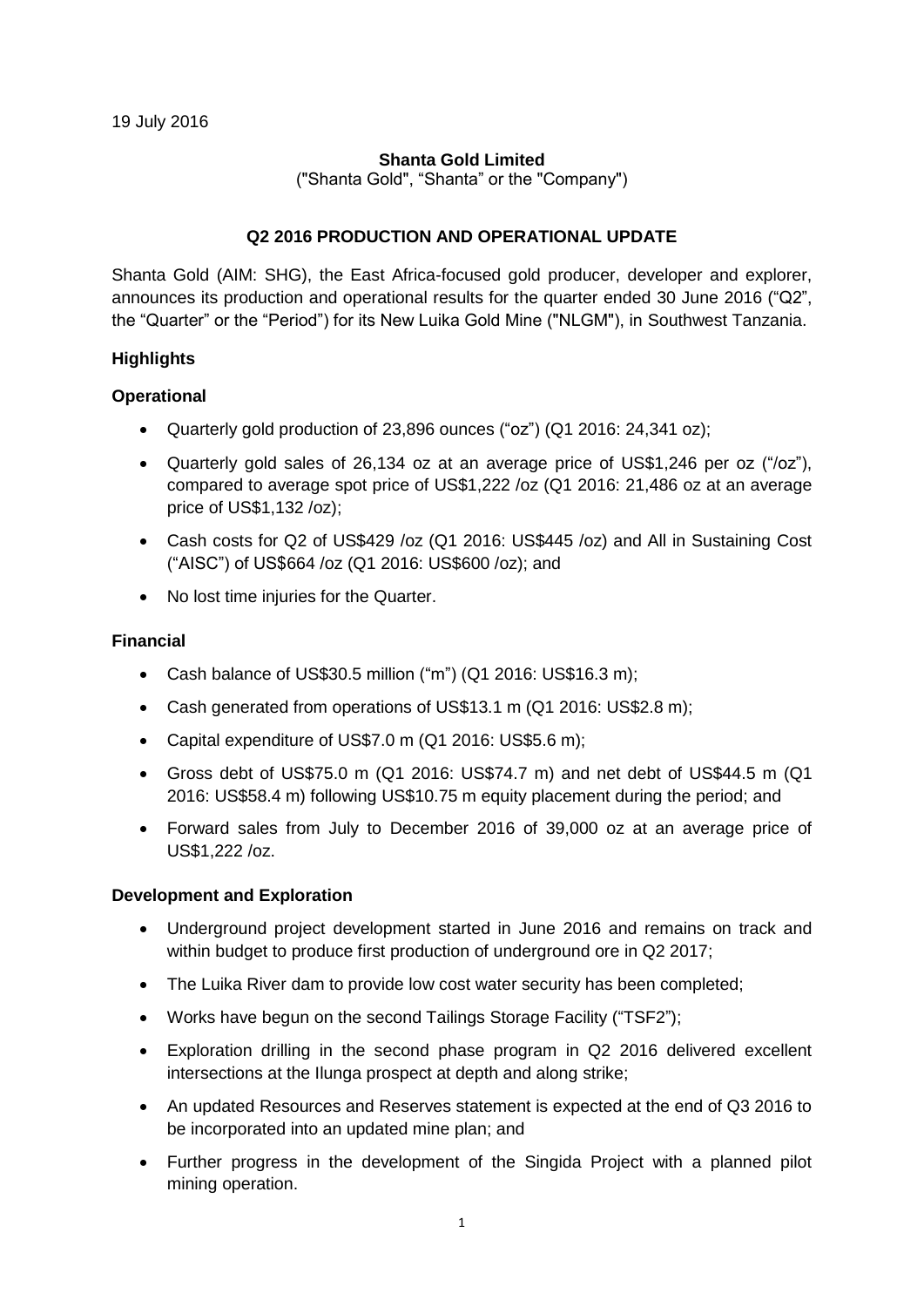## **Corporate**

- Convertible Loan Note restructuring with US\$10 m repaid and an extension of the maturity date of the remaining US\$15 m to April 2019;
- Well-supported equity placement with US\$10.75 m raised from over 50% of existing, and new institutional shareholders; and
- US\$5.25 m silver stream for seven years (minimum) and 10 years (maximum) mine life at current mill capacity. Closure of the deal is imminent with funds still to be received.

## **Guidance for 2016**

- Annual production guidance maintained for 2016 of 82,000 87,000 oz; and
- Lowered AISC guidance to US\$730 780 /oz, from US\$750 800 /oz; and
- The Base Case Mine Plan produces gold at an average AISC of US\$695 /oz with an average production for the next 5 years (2016 – 2020) of 84,000 oz.
- More than 500k oz of resources sit outside the mine plan and further drilling for incremental oz is planned for potential extensions at Bauhinia Creek, Luika and Ilunga in addition to drilling in surrounding Prospecting Licences held by the Company.

## **Toby Bradbury, Chief Executive Officer, commented:**

*"Q2 has been another excellent period for Shanta, benefiting from the accelerated and reduced cost operations in the first half year alongside the higher gold price. With the transition to underground mining at the New Luika Gold Mine, the second half will sustain mill throughput of slightly lower grade ore as planned ensuring full year production guidance is maintained. Importantly, this will be achieved at the favourable end in the case of both ounces and cost. Our objective continues to focus on dependable low cost and sustainable production and delivery of gold at an AISC of below \$780 /oz which results in exceptional cash generation."*

## **Analyst conference call and presentation**

Shanta Gold will host an analyst conference call and presentation today, 19 July 2016, at 09:30 BST. Participants can access the call by dialling one of the following numbers below approximately 10 minutes prior to the start of the call.

From UK (toll free): 080 8237 0030 From the rest of the world: +44 (0) 20 3139 4830 Participant PIN code: 42960093#

The presentation will be available for download from the Company's website: [www.shantagold.com](http://www.shantagold.com/) or by clicking on the link below: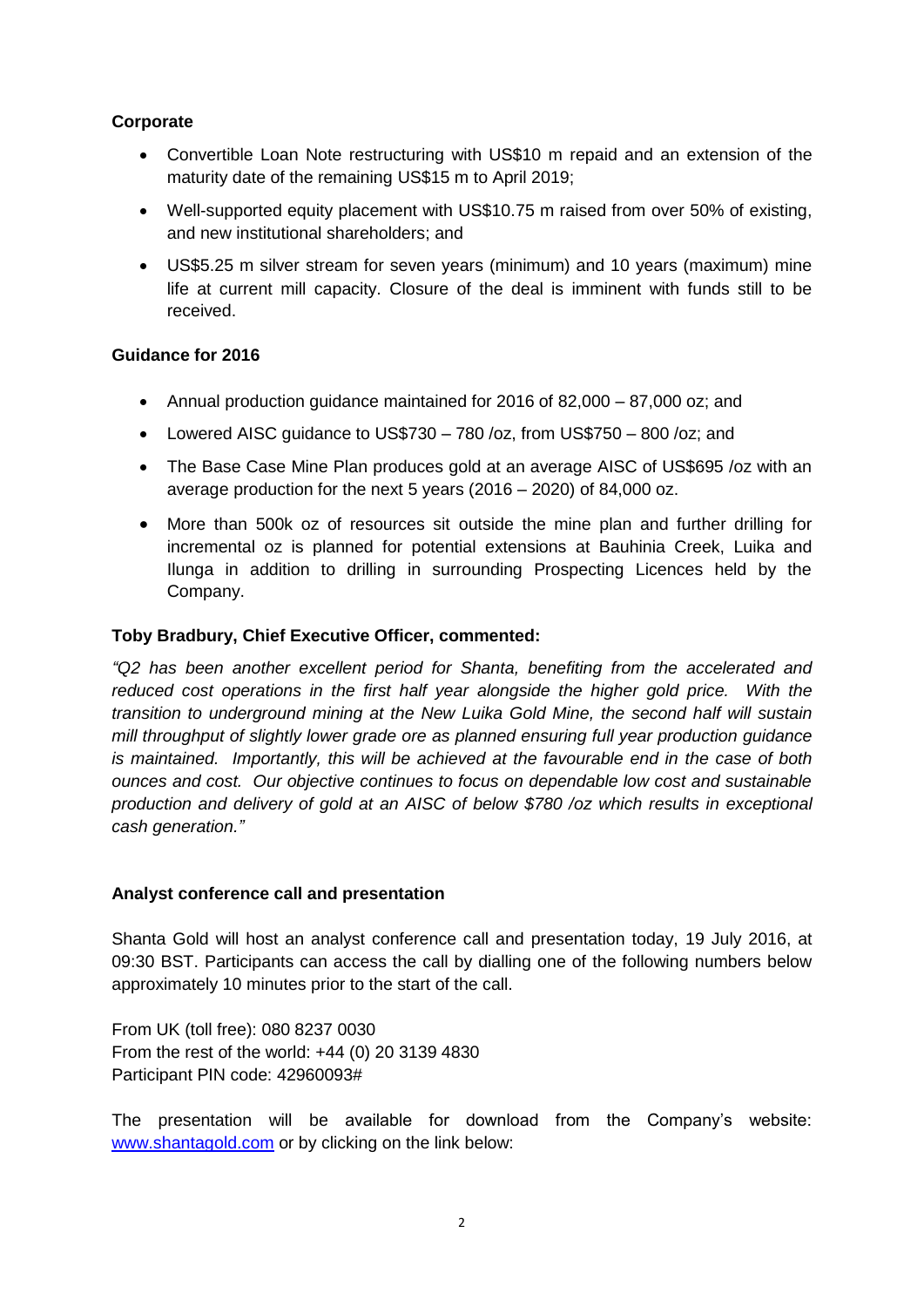[http://www.anywhereconference.com?UserAudioMode=DATA&Name=&Conference=13167](http://www.anywhereconference.com/?UserAudioMode=DATA&Name=&Conference=131674649&PIN=42960093) [4649&PIN=42960093](http://www.anywhereconference.com/?UserAudioMode=DATA&Name=&Conference=131674649&PIN=42960093)

A recording of the conference call will subsequently be available on the Company's website.

This announcement is inside information for the purposes of Article 7 of Regulation 596/2014.

## **Enquiries:**

|  |  |  | <b>Shanta Gold Limited</b> |
|--|--|--|----------------------------|
|--|--|--|----------------------------|

Toby Bradbury (CEO) Mark Rosslee (CFO)

#### **Nominated Adviser and Broker**

Peel Hunt LLP Matthew Armitt / Ross Allister / Chris Burrows +44 (0)20 7418 8900

#### **Financial Public Relations**

**Tavistock** Jos Simson / Barney Hayward +44 (0)20 7920 3150

+255 (0)22 2601 829

#### **About Shanta Gold**

Shanta is an East Africa-focused gold producer, developer and explorer. It currently has defined ore resources on the New Luika and Singida projects in Tanzania and holds exploration licences over a number of additional properties in the country. Shanta's flagship New Luika Gold Mine commenced production in 2012 and produced 81,873 ounces in 2015. For further information please visit: [www.shantagold.com.](http://www.shantagold.com/)

#### **Operational**

### Production Summary

|                   | Q2 2016 | Q1 2016 | Q4 2015 | Q3 2015 |
|-------------------|---------|---------|---------|---------|
| Tonnes ore milled | 151,698 | 149,128 | 155,622 | 150,216 |
| Grade $(g/t)$     | 5.48    | 5.69    | 6.50    | 5.68    |
| Recovery (%)      | 89.5    | 89.3    | 89.5    | 89.5    |
| Gold (oz)         |         |         |         |         |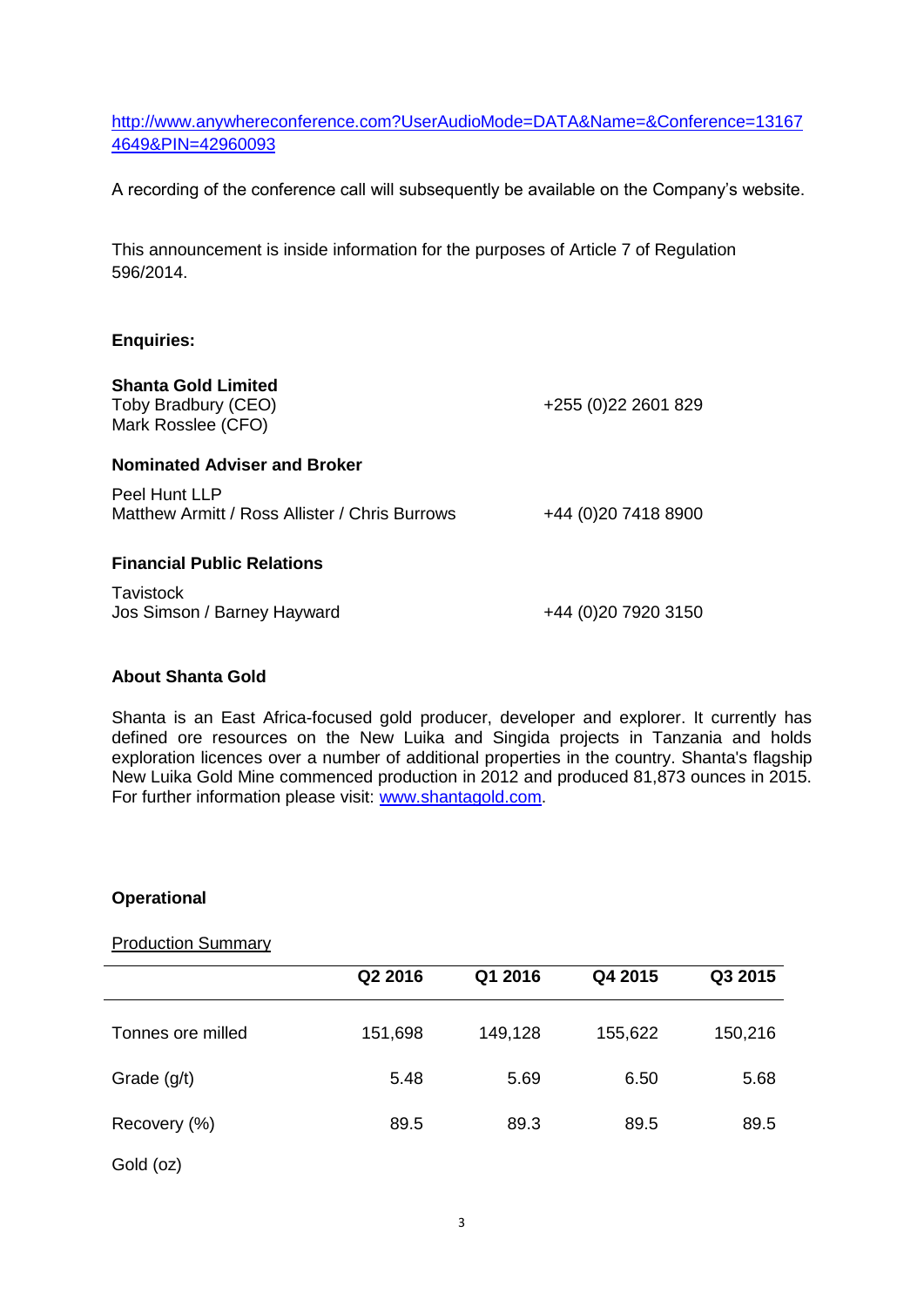| Production                                                    | 23,896 | 24,341 | 29,139 | 24,532 |
|---------------------------------------------------------------|--------|--------|--------|--------|
| Sales                                                         | 26,134 | 21,486 | 29,228 | 26,254 |
| Silver production( $oz$ ) <sup>1</sup><br>Realised gold price | 36,316 | 35,144 | 39,153 | 36,107 |
| (US\$)                                                        | 1,246  | 1,132  | 1,087  | 1,175  |

*1. Note that the full production figures included pending closure of the silver stream.*

Shanta has had another strong quarter of operational performance driven by consistent access to grade and reliable plant performance at NLGM. As part of the accelerated mining programme in the first half of the year, reflected in the financial performance below, run of mine ("ROM") inventories have been increased as strip ratios have reduced to just below 4:1 as current pits near the end of their economic life. Satellite open pit and underground activities will progressively replace the current open pit production sources.

In June, the Luika Pit was completed with an alternative open pit ore source having been developed at the Ilunga deposit located 2.5 kilometres north east of the NLGM plant. The Bauhinia Creek Open Pit will complete at the end of Q3 2016. In the meanwhile, significant ROM stockpiles have been established representing close to 4 months plant capacity to see the operation through the transition into the higher grade underground ore from Bauhinia Creek in 2017. As at the end of June Shanta's ROM inventory was 190,064 tonnes at a grade of 3.18 g/t.

For the second half of 2016, NLGM's grade is expected to be slightly lower than that achieved in the first half at an average grade of around 5 g/t. Consequently, total gold production for the year is expected to remain within guidance. Planned ore grades are expected to increase from 2017 as the underground ore reserves in Bauhinia Creek are accessed. Average annual production from 2016 – 2020 as provided in the Base Case Mine Plan in September 2015 is maintained at an average of over 84,000 oz over the next 5 years within the current resource base.

## Underground Project

As reported in June 2016, underground development has started and production of ore from the Bauhinia Creek stopes is anticipated in Q2 2017.

In order to achieve this milestone, a great deal of work has been completed since the announcement of the Underground Project as part of the Base Case Mine Plan in September 2015.

The underground feasibility project team has been expanded to plan and prepare for the underground development including:

- Integration of the underground into the Bauhinia Creek Open Pit design to provide for decline access and ventilation shafts;
- Ground support and highwall preparation including shotcreting, construction of gabion basket retaining walls on upper level benches, catch fences and cable bolting;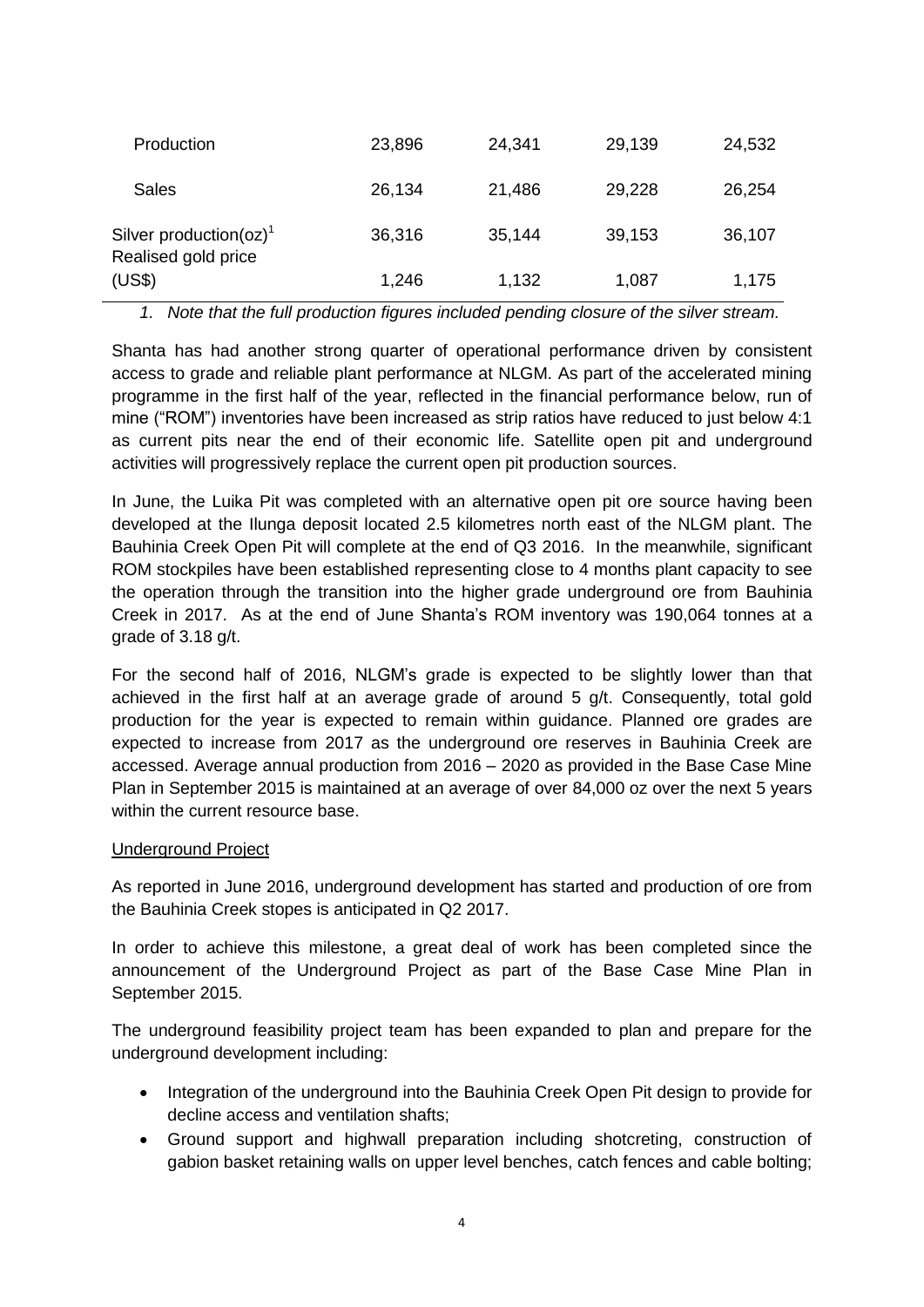- Detailed design and scheduling of mine development and production activities following on from the feasibility study;
- Delivery and commissioning of key new underground mobile equipment including twin boom jumbo and load and haul units;
- Delivery and commissioning of key items of surface and underground fixed infrastructure including HV overhead line, switch gear, starter boxes, pumps and fans;
- Water infrastructure near completion including header tank, settling ponds, dewatering and supply lines;
- Surface buildings including workshops, stores, offices and change house largely complete;
- Appointment of key personnel complete including highly experienced managerial, supervisory and operating staff;
- Training programs developed and implemented for all underground personnel; and
- Finance secured from Sandvik (US\$5.25 m) for underground mining equipment purchases and from Bank M (US\$9.1 m) for the expanded power generation plant.

Also key to the commencement of the underground was a revised Environmental and Social Impact Assessment (ESIA). The receipt of the environmental permit was targeted at the end of April 2016 and although it took longer than had been hoped, it still took substantially less time than allowed under the law. This was thanks to the constructive assistance of the Tanzanian Authorities. A revised schedule has been generated that maintains delivery of the 5 year guidance provided in September 2015 with an average annual production of 84,000 oz.

In the meantime, the portal entry has been completed and at the end of June the decline had advanced 10 metres in favourable ground conditions with all brow support completed. Development remains on track to commence production in Q2 2017 and the capital cost is expected to be completed within budget.

## Major Projects

Shanta has begun construction of TSF2 in the Quarter which will be commissioned later in 2016. This gives NLGM a life of eight years including the retreatment and re-locating of the current Tailings Storage Facility One ("TSF1") contents. The space vacated by TSF1 will again become available for tailings placement providing NLGM with total identified tailings space for approximately 12 years operation at current production.

The Luika River dam has completed its first stage of construction providing storage of 350Ml of water. Together with on-site storage capacity, NLGM has sufficient water storage to see it though the coming dry season. A subsequent raise of the dam level in a future phase could provide the mine with water security in the event of a drought. The dam forms part of the regional infrastructure and will ultimately revert to the community.

The sum total of all capital projects are expected to be completed within budget.

## Safety, Health and Environment

Safety, Health and Environmental issues remain an ongoing priority for Shanta with zero lost time injuries or environmental incidents in the Quarter.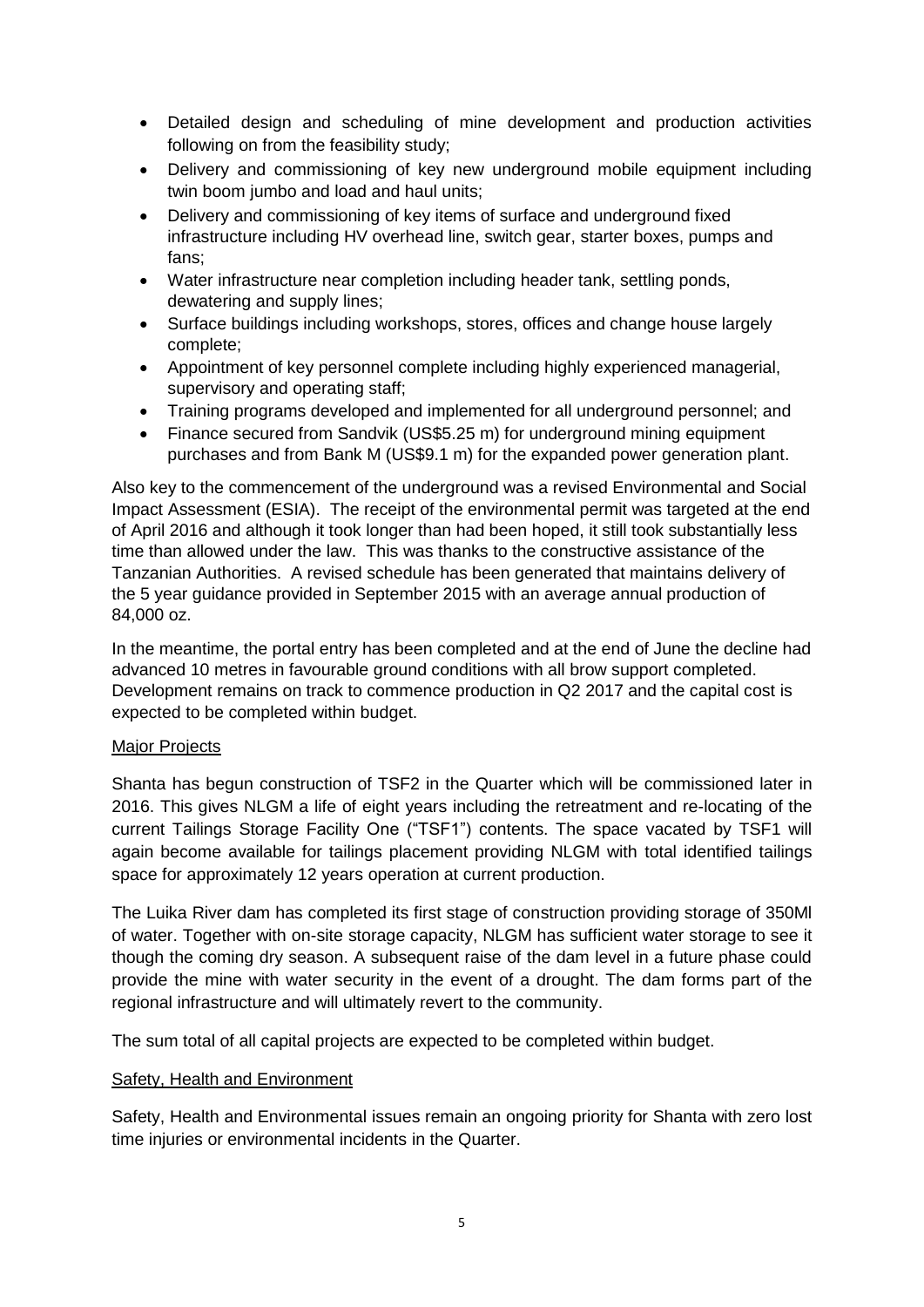# **Financial**

A total of 26,134 oz of gold was sold at an average price of US\$1,246 /oz. The average realised price was above the average spot price of US\$1,222/oz for the Quarter, reflecting the improved benefit of the Company's forward sales positions that have taken advantage of the recent increase in spot gold price. As of 18 July 2016, the Company had sold forward 39,000 oz to December 2016 at an average price of US\$1,222 /oz.

Importantly, Shanta's hedging policy is aimed at securing cashflow in a year of major capital and debt servicing commitments.

Shanta produced strong unit cost performance in Q2 as a result in part to high levels of gold production and continued cost efficiencies. Cash cost per ounce amounted to US\$429 /oz (Q1 2016: US\$445 /oz) and AISC amounted to US\$664 /oz (Q1 2016: US\$600 /oz). The first half of 2016 has benefited from an accelerated mining program in a below average strip ratio environment. This has reduced the fixed cost component of mining and enabled very beneficial cash costs to be achieved. With the completion of Luika Pit in June and Bauhinia Creek Pit expected to complete at the end of Q3 2016, the Company expects cash costs to be higher in the second half of the year in comparison to the first half. However, Shanta is confident of meeting the revised AISC 2016 guidance of US\$730 – 780 /oz.

A considerable investment was made in working capital in the quarter in the estimated ROM inventory (US\$19.3 m), receivables and prepayments for underground capital items (US\$11.2 m). The cashflow impact of the increased ROM inventory will be contained within the current financial year and will enable sustainable production levels in the transition to underground operations in 2016. Whilst during the Period there was an overall US\$13.4 m increase in the working capital (Q1 2016: US\$10 m) importantly cash generated from operations before working capital for the Period was US\$13.1 m (Q1 2016: US\$2.8 m). Capital expenditure was US\$7.0 m (Q1: US\$5.6 m).

The Company's cash balance at the Quarter end was US\$30.5 m (Q1: US\$16.3 m). The increase is due primarily to the drawdown of the remainder of the Investec standby facility (US\$10.0 m), an equity placement (US\$10.75 m), operating cashflow (US\$13.1 m) whilst reduced by further capital expenditure (US\$7.0 m) and purchase of Convertible Loan Notes (US\$10.0 m). Gross debt increased marginally to US\$75.0 m (Q1 2016: US\$74.7 m) while net debt reduced to US\$44.5 m (Q1 2016: US\$58.4 m).

The Company continues to identify and implement efficiency improvements across the business as well as improve its performance management reporting and business process optimisation. These changes serve two key purposes including cost savings and risk mitigation against operational or financial inefficiencies. Separately, capital programmes are continuously reviewed to test for on-going requirement, potential alternatives and efficiency opportunities.

# **Exploration and Development**

At New Luika, more than 500k oz of resources sits outside the mine plan and further drilling for incremental oz is planned at BC extensions, Luika and Ilunga in addition to drilling in surrounding Prospecting Licences held by the Company.